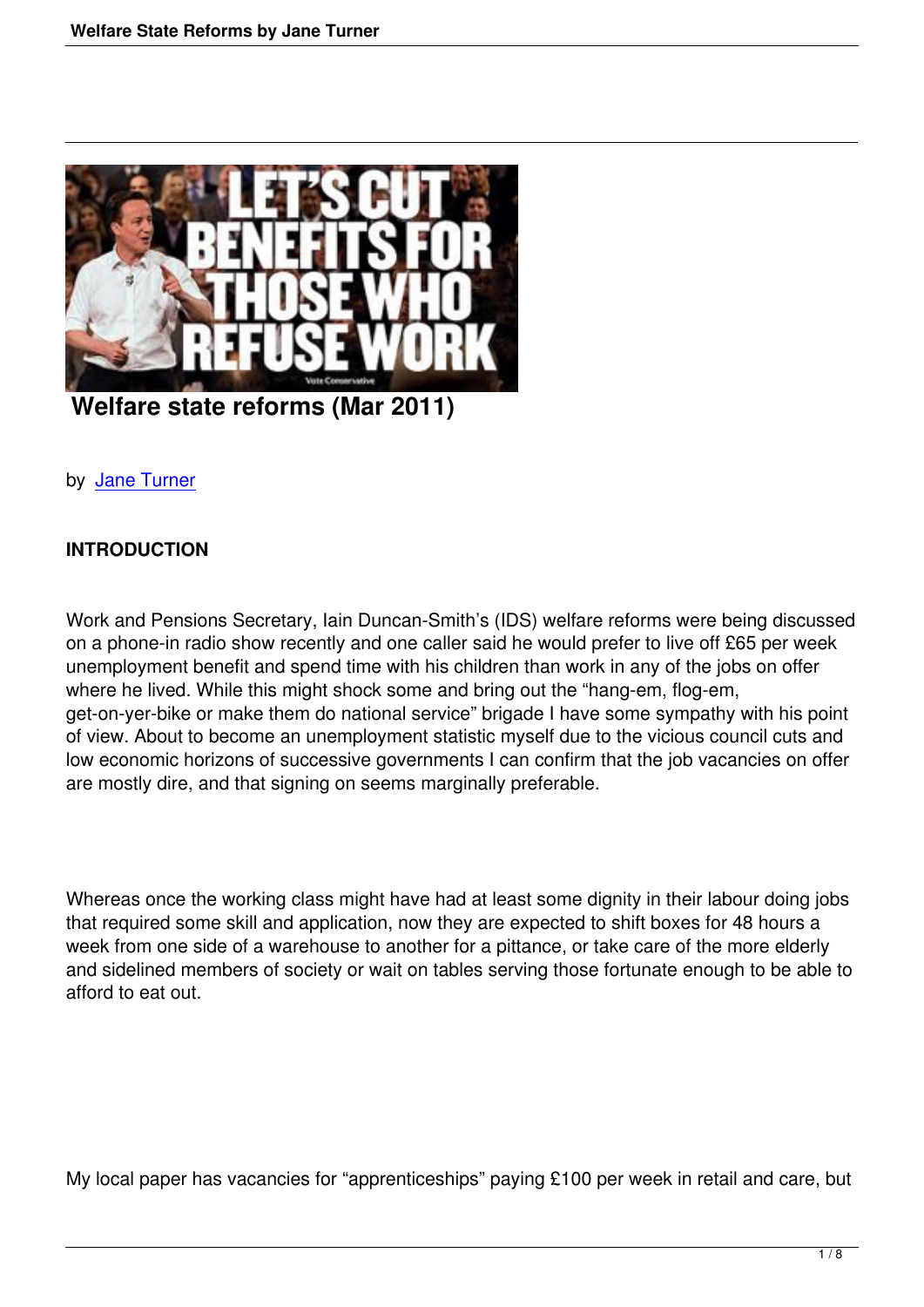just how difficult is it to stack a shelf or wash someone? Apprenticeships, although always undoubtedly a way to get labour on the cheap for a longer period of time than necessary, used at least to be in trades that did require some actual skill. And who can live – I mean live - on £100 a week anyway? If that's what IDS means by "making work pay", his reforms are hardly the radical overhaul they are being hailed as in the media, just representative of the government's lack of visionary strategy and inability to create worthwhile and productive jobs for the millions currently unemployed and about to become so.

On the other hand, signing on every fortnight for unemployment benefits is hardly a desirable state to be in either. Living off the state for too long is not only a financial nightmare (whoever thought up the word "benefits" was obviously having a laugh, as it is not much benefit at all really) but also detrimental to the individual as they become increasingly reliant on state institutions in order to maintain a basic standard of living and in doing so disappear from public life and into a state of passive acceptance of the way things are instead of mounting a fight back for an alternative form of social organisation that provides worthwhile and productive labour and a share in the fruits of a progressive society.

Estimates put unemployment at around 8% today, but it varies by region and in some parts of the UK is said to be as high as 20%; add to that the significant numbers on incapacity benefits and it makes a hefty number and a huge bill. By making work marginally more profitable than signing on for benefits IDS hopes to reduce the enormous welfare costs that have grown along with the rise in unemployment and fill many of the low-paid job vacancies by forcing the unemployed to take them or have their benefits cut entirely. So, the changes, announced at a time when the country has huge debts and presented as an exercise in common-sense good housekeeping seems to make sense to many, as does scrapping the over-complicated and over-bureaucratic system of benefits.

It also gets some brownie-points in the media because it targets their favourite whipping boy -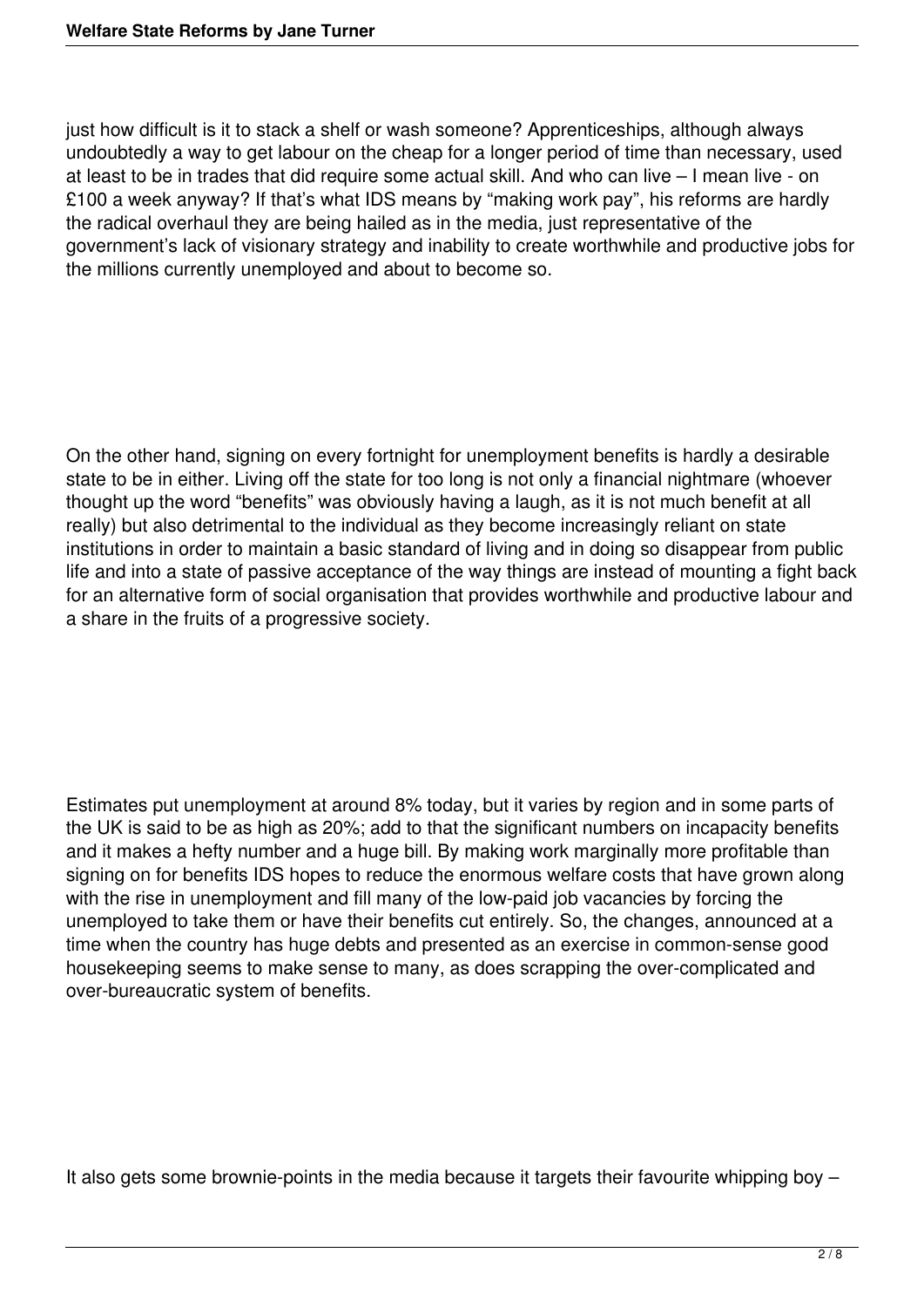the fat, feckless, uneducated and workshy – just some of the labels attached to those unemployed. By couching their policies in the rhetoric of fairness and tapping into sentiments expressed by many, the reforms seem to have hit a nerve and been welcomed as long overdue. Television and radio interviews with aggrieved wage-poor sections of the working class who seem to think that the unemployed are somehow less deserving than they are because they get in benefits more than they in work get in wages have been aired and used to justify these policies.

It seems to make perfect sense in a crisis to cut down on bureaucracy and waste, and about time that someone dealt with the idle millions on the dole by cutting their benefits if they don't take a job, so goes the spin. I've heard it said myself that "it's not fair" and "why should that lazy b\*\*\*\*\*d at no. 47" get hundreds of pounds in a variety of different benefits, while "we go out to work for not much more….we can't afford a holiday and yet they go away every year and run a new car, etc, etc, etc". The media love to print a headline or two about families with dozens of children living in large houses at "our expense" and seem to be forever hounding one particular northern male as he goes around the region fathering children and getting the system to pay for them, as if this was representative of the many who have been unable to find a decent job for so long that yes, they may in some cases have actually given up on trying to find one.

But they are wrong to waste their energy on hostility towards the unemployed, who through no fault of their own are unable to provide for themselves. Sure, many working people are aggrieved, they work hard for low pay and life is one unrelenting battle to keep the bailiffs from the door. But shouldn't their ferocity be aimed at successive governments who have ruled over a system that did not, does not and is unlikely ever to, provide full and fruitful employment for all of its citizens?

## **WELFARE REFORM and AUSTERITY MEASURES**

The proposals in the white paper are based on blaming the jobless for their own unemployment, and using the hard to disagree with slogan of "making work pay" IDS set out the plans to make sure that people in work are better off than the unemployed, saying that millions of people have become "trapped" on benefits. "Long-term unemployment is entrenched in communities where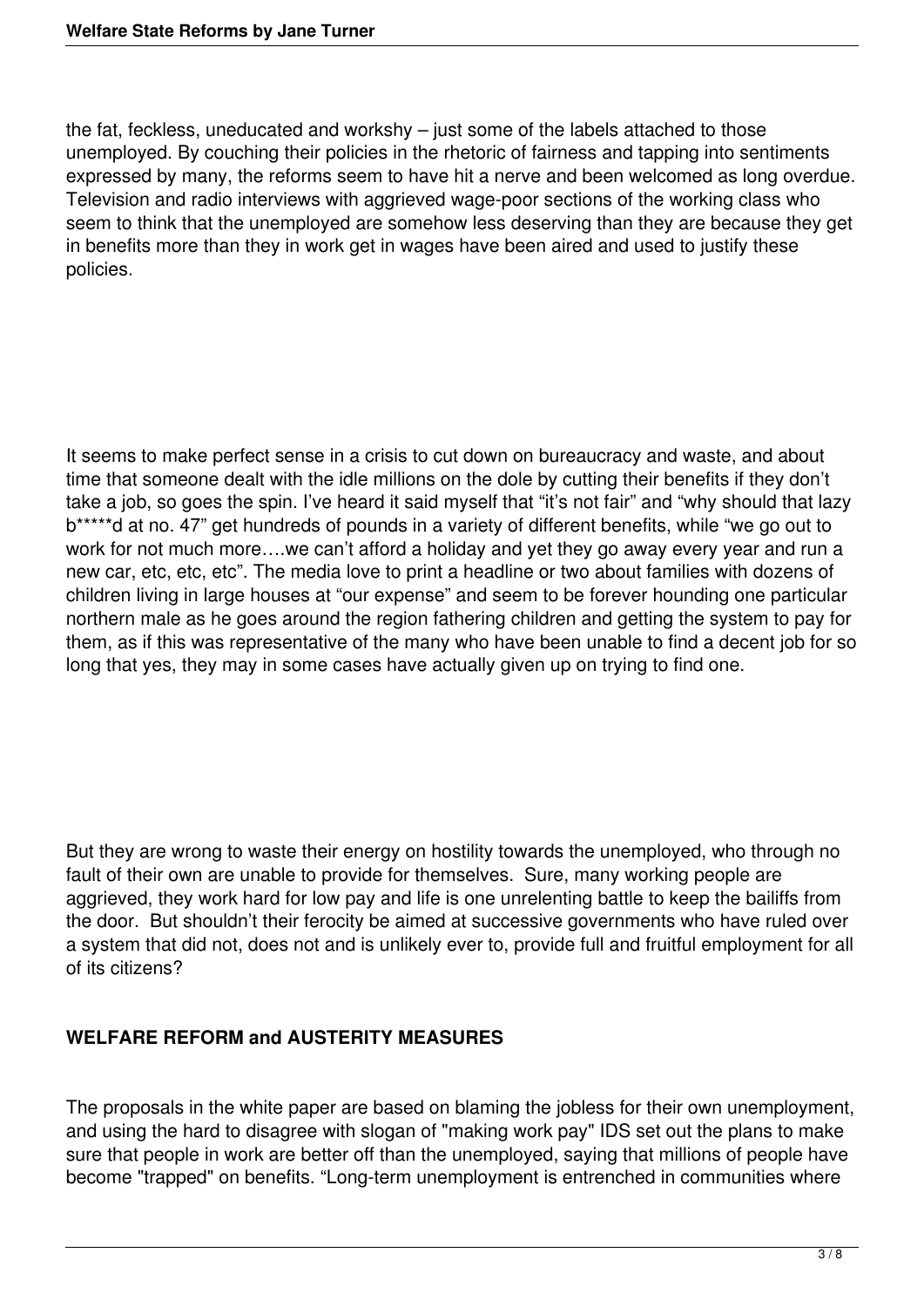generations of families have not worked for years" IDS said, "Our reforms will end the absurdity of a system where people too often get rewarded for doing the wrong thing, and those who strive to do the best by their families get penalised".

There is all party agreement on the need for welfare reform. Nick Clegg has called this "the most radical overhaul of our welfare system since its inception".

The reforms propose consolidating the existing 30 or more work-related benefits - including jobseeker's allowance, housing benefit, child tax credit, working tax credit, income support and employment support allowance - into a single universal credit, likely to come into force for new claimants by 2013, with a target of migrating all recipients onto it in the first few years of the next Parliament after 2015. The estimated start up and implementation costs are in the region of £2.1billion.

Benefits not being scrapped include; disability living allowance, child benefit, contributory job seekers allowance, statutory sick pay, maternity pay and allowance, industrial injuries allowance.

The new universal credit will replace the working tax credit, child tax credit, housing benefit, income support, jobseekers allowance and income related allowances.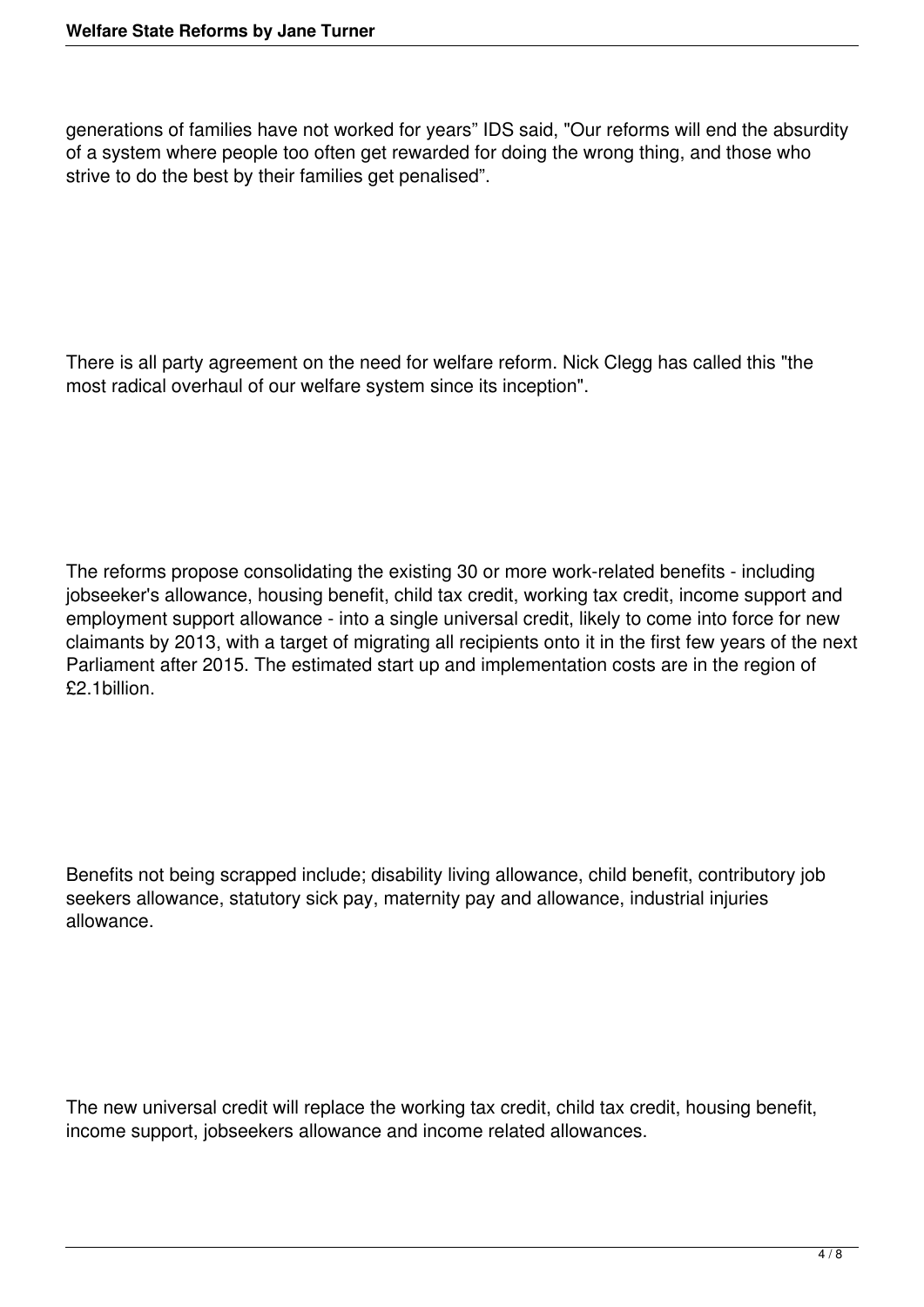The paper also introduces tougher penalties for the failure to accept a reasonable job offer. Failure to apply for a job or failure to attend Mandatory Work Activity will result in Jobseekers Allowance being stopped for at least three months. In the most "extreme" cases, "where benefit recipients have serially and deliberately breached conditions" benefits will be cut for three years - and claimants may not have access to hardship for the whole of that period to make up the shortfall. Those repeatedly convicted of benefit fraud could have their benefits stopped for three years.

Setting out his proposals in the Commons, IDS told MPs he was determined to "ensure people will consistently and transparently be better off for each hour they work and for every pound they earn". He said that "low paid workers will be able to keep more of what they earn and be able to move in and out of work without losing benefits". State support he said would "be withdrawn in a less abrupt and more transparent way" and people coming off welfare into work would now only lose 65p of each pound they earned on top of their benefit, which is better than the current rate but 10% less generous than the conservatives announced before the election.

IDS also said in his appeal to "common sense" that "70% of the four million new jobs created during one of the longest economic booms in history had gone to foreign workers, while 4.5 million British people continued a life on benefits, this was not fair or affordable". "Businesses had to bring people in from overseas because our welfare system did not encourage or even assist people to take those jobs". Echoing this sentiment that the British unemployed are too lazy and unmotivated to work, was a report in the Sunday Times on 20 February, under the headline "Too wet to work" which quoted Saint Jamie Oliver as saying he has never experienced "such a wet generation". Adding that "he is too embarrassed to look at British kids, with their mummies ringing up saying they are too tired, you're working him too hard".

At the same time as announcing it's plans for welfare reform, the coalition government has announced a massive plan of public spending cuts "to reduce the deficit left by Labour" which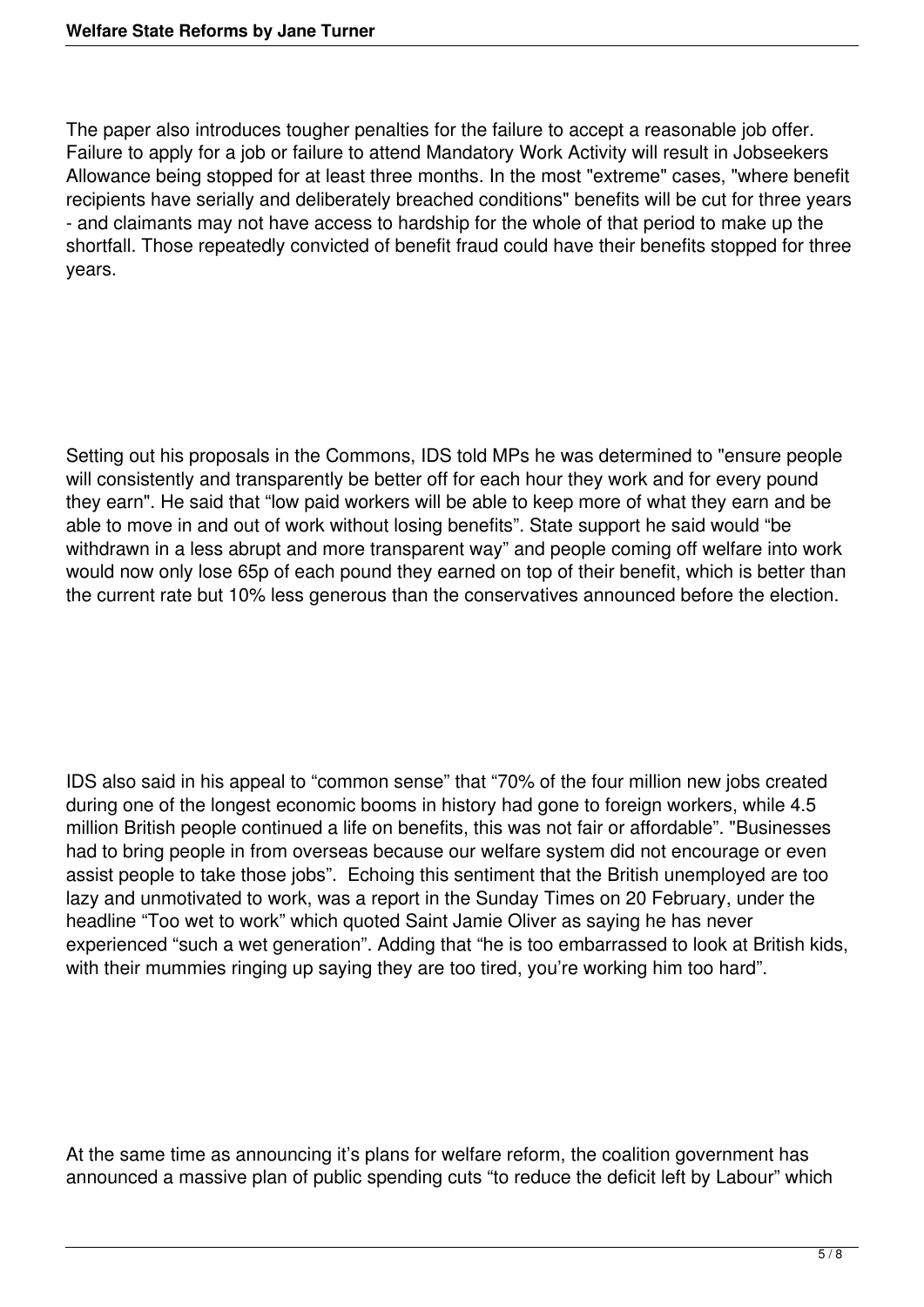they regurgitate constantly like that infuriating little tell-tale in the school-yard. Not quite, but almost sticking their tongues out and pulling faces at the opposition when they repeat it. In the absence of a constructive plan to re-build the economy the coalition has resorted to wielding the axe and aiming it at the masses with force with its planned austerity measures of cuts, cuts and more cuts. As a result, it is expected that unemployment will increase by at least a further 1 million by the end of 2011. Their plan – or should I say hope - is that the private sector will grow and take on those people made unemployed from the public sector, but to date, there has been no evidence of this.

## **THE CHANGING NATURE OF THE WELFARE STATE**

The welfare state developed as an attempt to mitigate the failures of capitalist society and to contain the threat of class conflict – it was driven by the interests of the state, not the interests of the poor. In wars Britain's "fighting men" were evidently physically weak and unfit for service and the ruling classes feared that they would lose their military greatness if this was not addressed. Discussions had been taking place in elite circles for decades about how to improve the basic conditions of the working man. At the same time, Britain's economic dominance was being challenged by Germany who had already introduced a form of welfare state to maximise productivity and contain social conflict and which soon became the model for the British welfare state. A state-run welfare system was also preferable to the possibility of the growing and increasingly confident labour movement transforming their conditions by and for themselves. Of course it was not presented in this way.

In 1942 the Liberal Politician, William Beveridge declared that the new welfare state was designed to rid society of the "five giants that plagued society"; poverty, disease, squalor, ignorance and idleness.

The welfare state was made up of a series of laws, interventions, policies and state institutions and consisted of social security, a national health service, free education, council housing and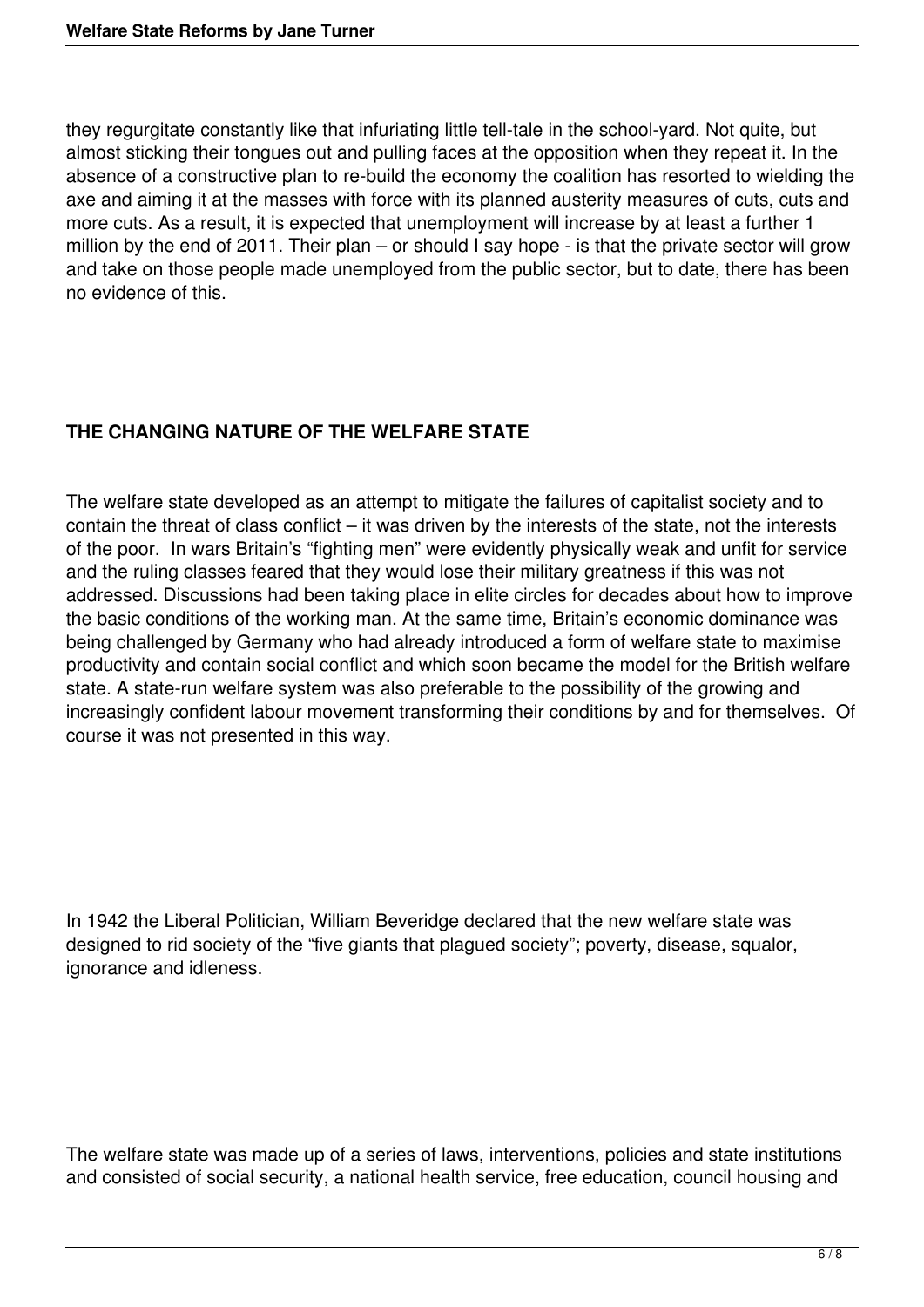at the same time a plan to nationalise the railways, coal and steel and move to full employment. In return for paying a flat rate national insurance contribution the UK citizen would it was said "gain financial security against major ills" including family allowance, unemployment pay, sick pay and the state pension.

It was designed to help citizens cope with hardship, get back on their feet and run their own lives as autonomous and capable people and was described in The Times as "the last defence against anybody in extreme poverty".

There is no doubt that it was one of the most comprehensive welfare systems in the world and in both principle and reality, its benefits were felt by all. Many diseases were eradicated and the health of the general population was vastly improved. At the same time, the principle of universal access to free healthcare and education was established.

Today, with unemployment expected to reach around 5 million by the end of 2011 (taking into account those declared as incapacitated in recent years), the welfare state is said to be almost bankrupt. Education, hospitals and social security systems are all under attack by the coalition government, as they try to plug the hole in the nation's deficit by slashing their budgets. IDS's welfare reforms are an attempt to save money cloaked in the caring language of "making work" pay".

Interviewed in The Times on 19 February, IDS said that the problem for "these people (the